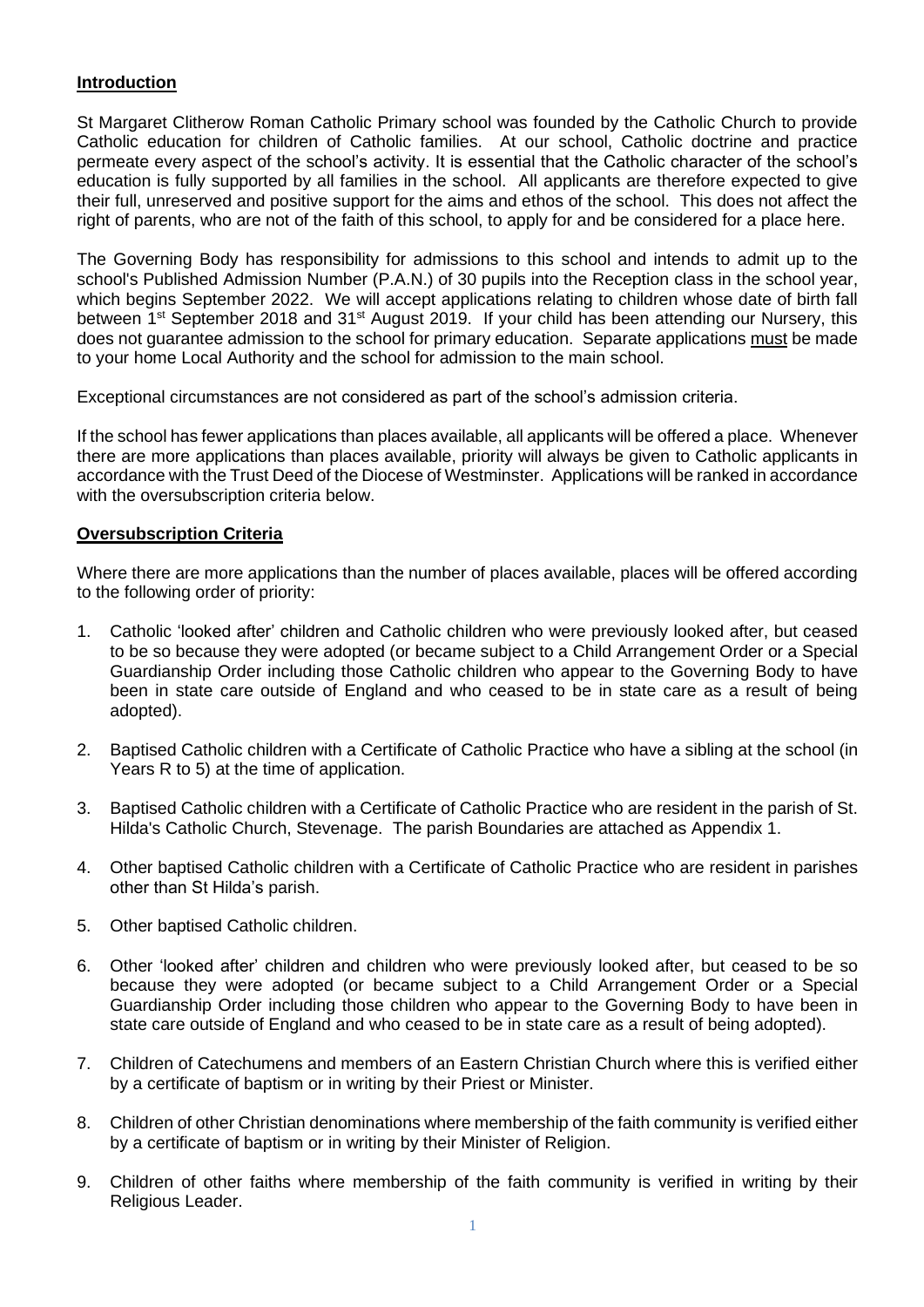#### 10. Other children.

Applications in any of the criteria listed above will be further prioritised according to the following:

- (a) The attendance of a sibling at the school (in years R to 5) at the time of application.
- (b) The distance from the candidate's residence to the school, as determined by Hertfordshire County Council's '*straight line*' distance measurement system, is used for all home to school distance measurements. Distances are measured using a computerised mapping system to two decimal places.
- (c) Where two candidates tie for the final place, the offer of a place will be determined by lottery, which will be carried out by the Governors in the presence of an independent witness. When the last offer is made to a child of a multiple birth i.e. twin, triplet etc., the remaining child(ren) will also be offered a place, even though it will mean exceeding the published admission number. These children will be admitted as 'exceptions' to the Key Stage One Legislation.

Note: Infant classes (those where the majority of children will reach the age of 5, 6 or 7 during the school year) must not contain more than 30 pupils with a single school teacher. Additional children may only be admitted if they are an 'excepted pupil' as defined in the Code of Practice.

#### **Applications in previous years**

For the past three years the Governing Body has been unable to offer places to any applicants beyond oversubscription criterion X. Whilst the school welcomes applications from all categories, it is usually oversubscribed by Catholic candidates.

#### **Timetable and Application Procedures**

Open date: 1RYHPEHU Closing date: -DQXDU\

To apply for a place at this school the applicant:

- 1. must complete the Local Authority's Common Application Form (CAF) available online from the applicant's home Local Authority – e.g., Hertfordshire [–www.hertfordshire.gov.uk/admissions](http://www.hertfordshire.gov.uk/admissions) or call Children Schools and Families 0300 123 4043 and request a paper copy).
- 2. should complete the school's Supplementary Information Form and return it with the requested documentation, being copy baptism certificate and Certificate of Catholic Practice where relevant to:

The Admissions Secretary, St Margaret Clitherow Roman Catholic Primary School, Monkswood Lane, Stevenage, Herts SG2 8QJ.

Additional copies of the SIF are available from [www.hertfordshire.gov.uk/admissions](http://www.hertfordshire.gov.uk/admissions) , the school's office and the school's website [\(www.clitherow.herts.sch.uk\)](http://www.clitherow.herts.sch.uk/).

If your application or supporting documentation is received after the closing date, it will be dealt with after the initial allocation process has been completed. Furthermore, applicants applying under criteria 2-4 must also submit a Certificate of Catholic Practice (CCP) by the closing date. This certificate is available from your Priest at the parish where the family normally worships or from the Diocesan Website. It is the parent's duty to ensure that the CCP is submitted to the school in good time. The Priest will only give you the certificate if he knows you. You will need to get a separate certificate signed for each Catholic school that requires one.

The information provided on the SIF and the CCP enables the Governing Body to fully assess your application in the event of over-subscription. If a SIF, copy baptism certificate and Certificate of Catholic Practice are not submitted as requested, the Governing Body will apply their admission arrangements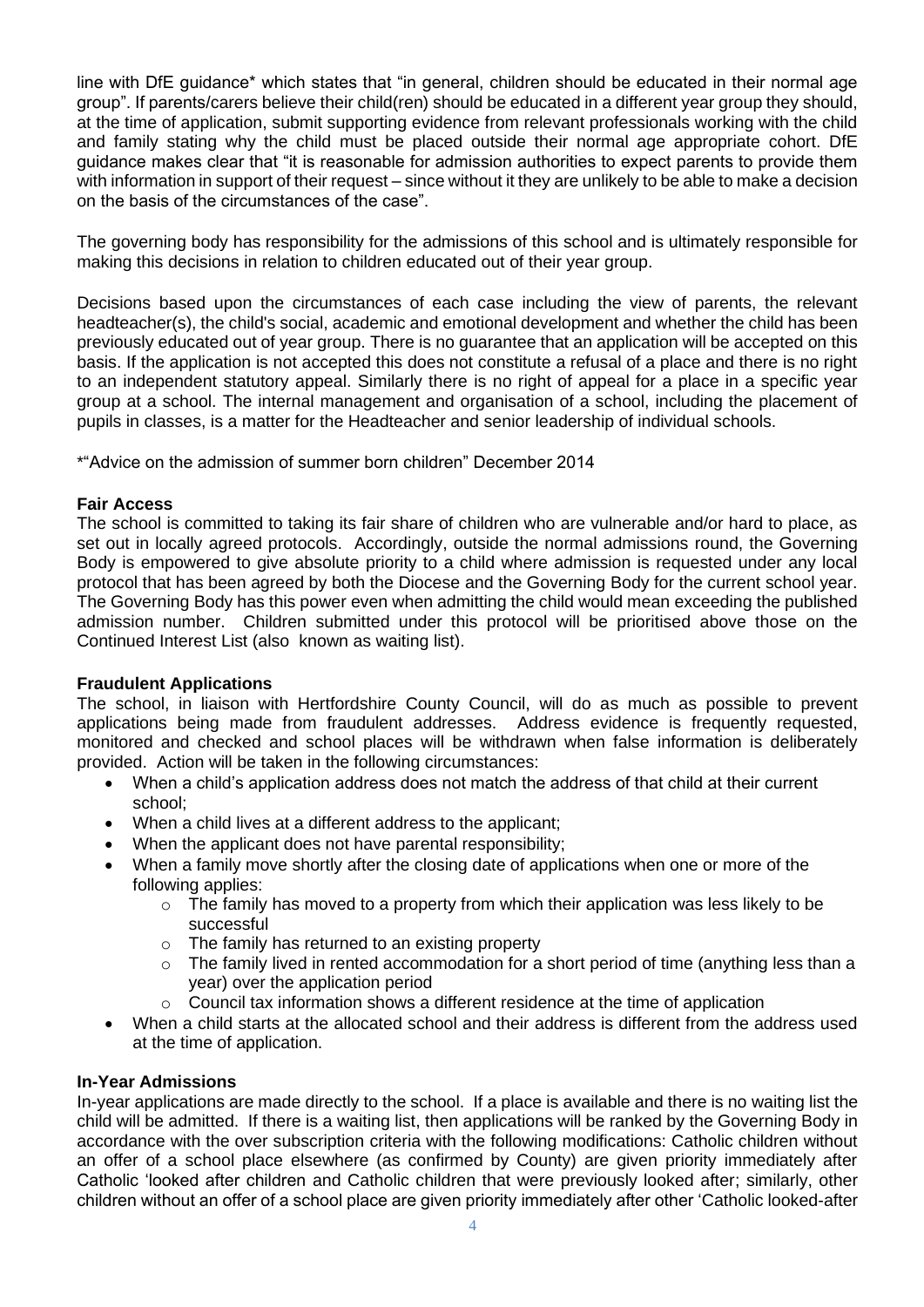and Catholic previously looked after'. If a place cannot be offered at this time then you may ask us for the reasons and you will be informed of your right to appeal. You will be offered the opportunity of being placed on a waiting list. This waiting list will be maintained by the Governing Body in the order of the oversubscription criteria as above and not in the order in which the applications are received. Names are removed from the list at the end of each academic year. When a place becomes available the Governing Body will confirm who is at the top of the list so that an offer can be made. The Local Authority will be informed of the offer as soon as it has been accepted. We aim to notify parents of the outcome of an in-year application within 10 school days.

#### **Pupils with an Education, Health and Care Plan (EHCP)**

The admission of children with an Education Health and Care Plan (EHCP) is dealt with by a completely separate procedure. (This used to be called a Statement of Special Education Needs). Details of this separate procedure are set out in the Special Educational Needs Code of Practice. If your child has an EHC plan you must contact your Local Authority SEN officer. Children with this school named in the EHC plan will be admitted as part of the school's PAN but before the oversubscription criteria are used.

#### **Right of Appeal**

If you are unsuccessful you may ask for the reasons for the refusal of a place and you will have the right of appeal to an independent panel.Parents wishing to appeal who applied through Hertfordshire's online system should log in to their online application and click on the link "register an appeal". Out of county residents and paper applicants should call the Customer Service Centre on 0300 123 4043 to request their registration details and log into [www.hertfordshire.gov.uk/schoolappeals](http://www.hertfordshire.gov.uk/schoolappeals) and click on the link "log into the appeals system".

For In Year Admissions, we will write to you with the outcome of your application and if you have been unsuccessful, we will include registration details to enable you to login and appeal online at [www.hertfordshire.gov.uk/schoolappeals"](http://www.hertfordshire.gov.uk/schoolappeals)

#### **Waiting List**

In addition to their right of appeal, unsuccessful candidates will be offered the opportunity to be placed on a waiting list. This list will be maintained in the order of the oversubscription criteria set out in the policy and not in the order in which applications are received or added to the list. A letter will be sent to the Applicant in the summer term requesting confirmation that the candidate wishes to stay on the waiting list. If confirmation is not received in writing, the candidate's name will be removed at the end of the academic year. When a place becomes available the Governing Body will confirm who is at the top of the list so an offer can be made. The applicant must accept the place and start at the school within two school weeks of the offer being made. Failure to do so may result in the offer being retracted. The waiting list will remain open until the end of the academic year.

#### **Definitions**

'**Adopted**' child is any child who has been formally adopted, having previously been in care and whose parent/guardian can give proof of this.

**'Applicant'** refers to the parent/guardian with legal responsibility applying for a place

**'Candidate'** refers to the child for whom an application is made

'**Candidate's residence'** The address provided must be the child's current permanent address at the time of application. "At the time of application" means the closing date for applications. "Permanent" means that the child has lived at that address for at least a year.

Where a family has not lived at an address for a year, they must be able to demonstrate that they own the property or have a tenancy agreement for a minimum of 12\* months and the child must be resident in the property at the time of application.

The application can only be processed using one address. If a child lives at more than one address (for example due to a separation) the address used will be the one where the child lives for the majority of the time. If a child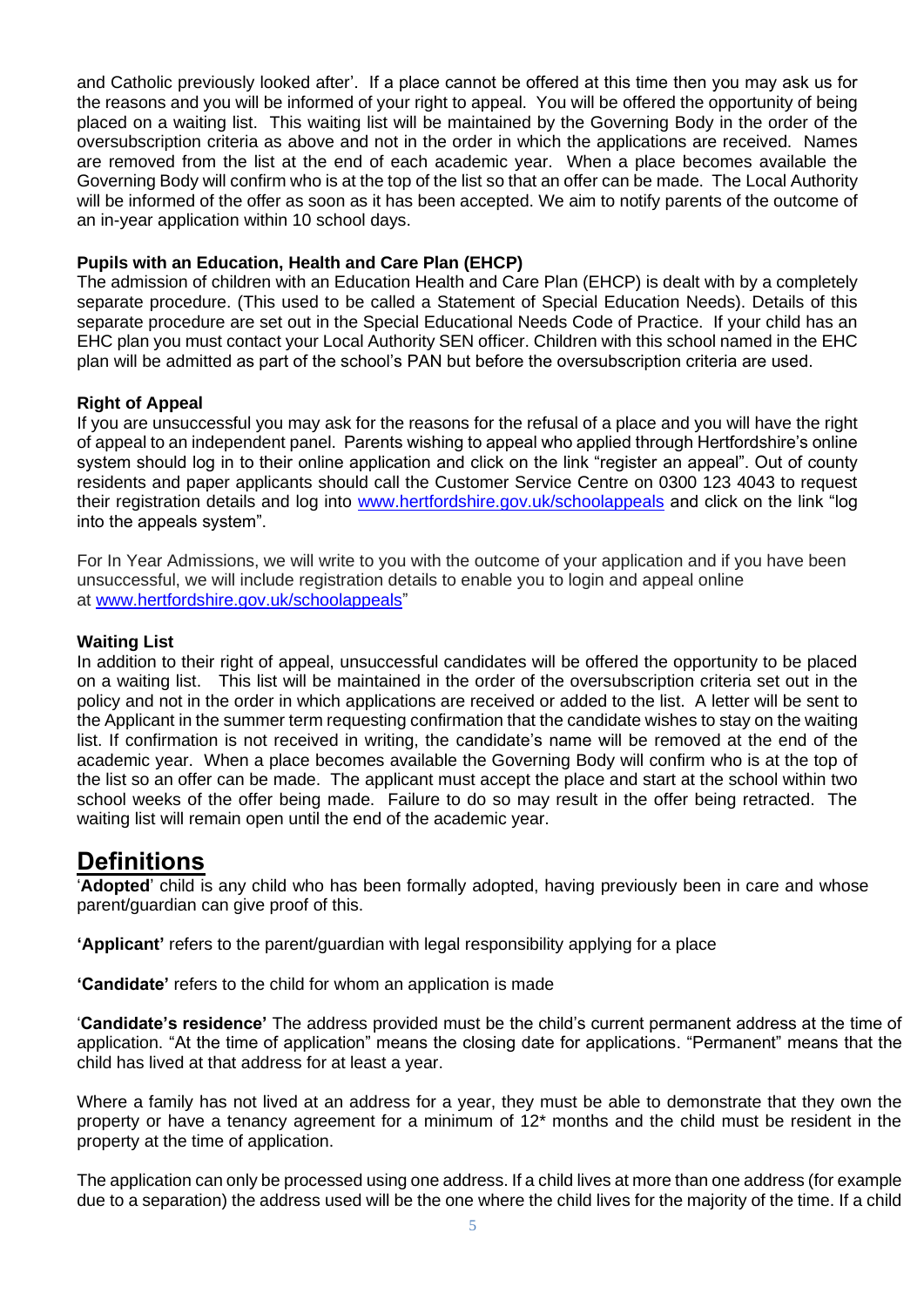lives at two addresses equally, parents/carers should make a single joint application naming one address.

If a child's permanent residence is disputed, parents/carers should provide court documentation to evidence the address that should be used for admission allocation purposes. If two applications are received, with different addresses and/or different preferences, neither will be processed until the address issue is reconciled.

It is for a child's home Local Authority to determine address. If two applications, with different addresses are received from the same Local Authority, it will be for that Local Authority to determine permanent address. If two applications are received from two different Local Authorities, the above process will be used

If two different applications are received for the same child from the same address, e.g., containing different preferences, parents/carers will be invited to submit a joint application or provide court documentation to evidence the preferences that should be used for the admission process. Until the preference issue is reconciled neither application will be processed.

For the transfer application rounds, if the initial differing applications (one or both) were received "on-time", an amended joint application will also be considered "on-time" if received before the "late deadline". If the amended joint application is received after the late date, it will be treated as "late". The late deadlines for the 2023/24 transfer application process are 2nd December 2022 for secondary and upper applications and 1st February for reception, junior and middle applications. If these dates change, amendments will be published on the admissions web pages at the start of the 2023/24 application process in September 2022.

\* If , because of the nature of the agreement, it is not possible to provide a 12-month tenancy agreement, alternative proof of address will be requested and verified as necessary with the Shared Anti-Fraud Service.

**'Catechumen**' means a child who is a member of the catechumenate of a Catholic Church. This will be evidenced by a Certificate of Reception into the Order of Catechumens for a child aged 7 or over. For a child under 7 years of age it will be the certificate of the parent.

**'Catholic'** means a member of a Church in full communion with the See of Rome. This includes the Eastern Catholic Churches. This will normally be evidenced by a certificate of baptism in a Catholic Church or a certificate of reception into the full communion of the Catholic Church. For the purposes of this policy, it includes a looked after child living with a family where at least one of the parents is Catholic.

For a child to be treated as Catholic, evidence of Catholic baptism or reception into the Church will be required. Those who have difficulty obtaining written evidence of baptism should contact their Parish Priest [who, after consulting with the Diocese, will decide how the question of baptism is to be resolved and how written evidence is to be produced in accordance with the law of the Church].

**'Certificate of Catholic Practice'** means a certificate issued by the family's parish priest (or the priest in charge of the church where the family attends Mass) in the form laid down by the Bishops' Conference of England and Wales. It will be issued if the priest is satisfied that at least one Catholic parent or carer (along with the child, if he or she is over seven years old) have (except when it was impossible to do so) attended Mass on Sundays and holy days of obligation for at least five years (or, in the case of the child, since the age of seven, if shorter). It will also be issued when the practice has been continuous since being received into the Church if that occurred less than five years ago. It is expected that most Certificates will be issued on the basis of attendance. A Certificate may also be issued by the priest when attendance is interrupted by exceptional circumstances which excuse from the obligation to attend on that occasion or occasions. Further details of these circumstances can be found in the guidance issued to priests <http://rcdow.org.uk/education/governors/admissions/>

**'Child Arrangements Order'** is an Order as defined in s8 of the Children Act 1989 as amended by s12 of the Children's and Families Act 2014. Any residence order in force prior to 22<sup>nd</sup> April 2014 is deemed to be a child arrangements order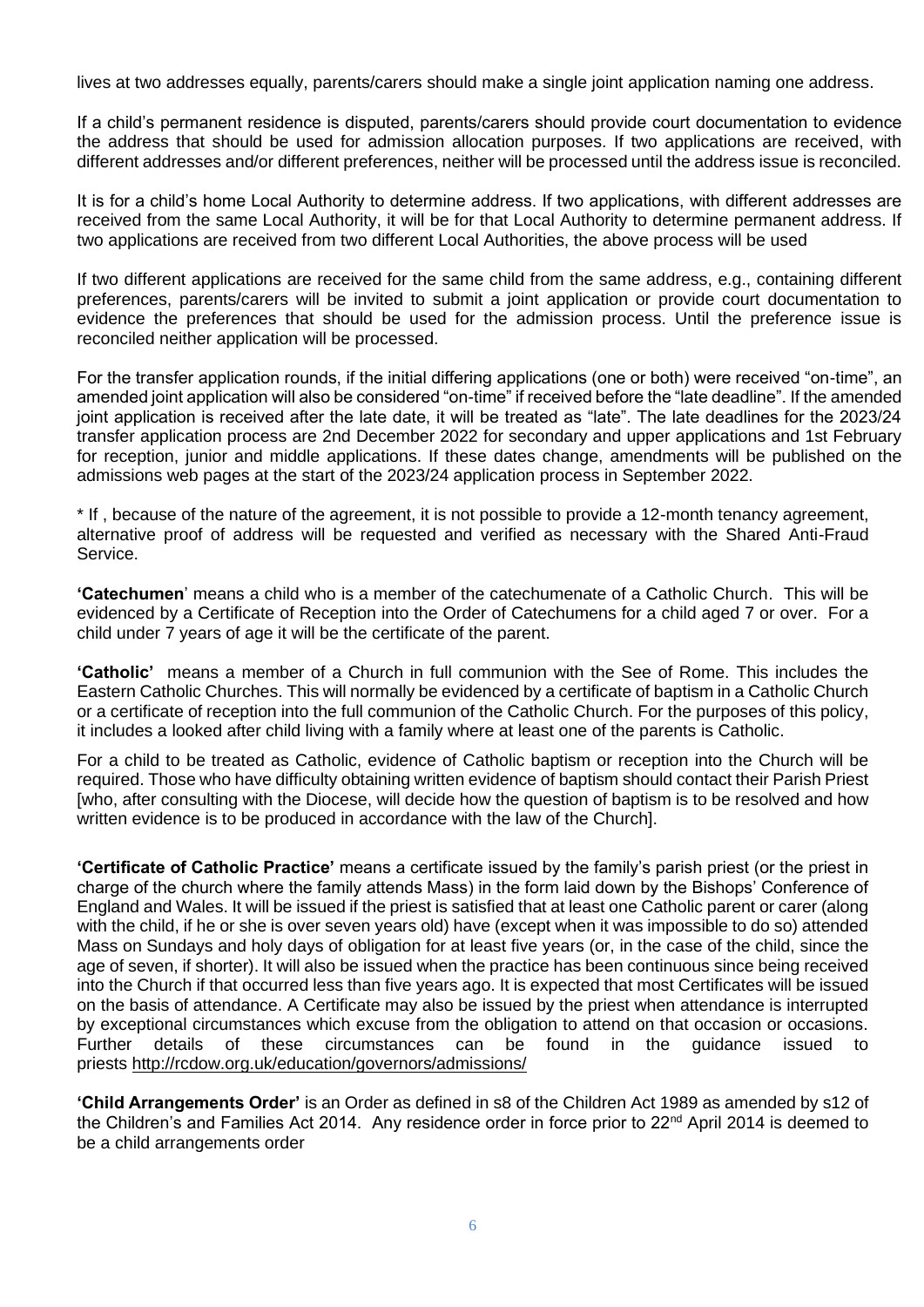**'Children of other Christian denominations'** means: children who belong to other churches and ecclesial communities which, acknowledging God's revelation in Christ, confess the Lord Jesus Christ as God and Saviour according to the Scriptures, and, in obedience to God's will and in the power of the Holy Spirit commit themselves: to seek a deepening of their communion with Christ and with one another in the Church, which is his body; and to fulfil their mission to proclaim the Gospel by common witness and service in the world to the glory of the one God, Father, Son and Holy Spirit. An ecclesial community which on principle has no credal statements in its tradition, is included if it manifests faith in Christ as witnessed to in the Scriptures and is committed to working in the spirit of the above.

All members of Churches Together in England and of CYTÛN are deemed to be included in the above definition, as are all other churches and ecclesial communities that are in membership of any local Churches Together Group (by whatever title) on the above basis.

'**Children of other faiths'** means children who are members of a religious community that does not fall within the definition of 'other Christian denominations' and which falls within the definition of a religion for the purposes of charity law. The Charities Act 2011 defines religion to include:

- A religion which involves belief in more than one God, and
- A religion which does not involve belief in a God.

'**Distances'** from the candidate's residence to the school as determined by Hertfordshire County Council's '*straight line*' distance measurement system is used for all home to school distance measurements. Distances are measured using a computerised mapping system to two decimal places. The measurement is taken from the AddressBase Premium address point of your child's house to the address point of the school. AddressBase Premium data is a nationally recognised method of identifying the location of schools and individual residences.

**'Eastern Christian Church'** Includes Orthodox Churches, and is normally evidenced by a Certificate of Baptism or Reception from the authorities of that Church.

**'A 'looked after child'** has the same meaning as in section 22(1) of the Children Act 1989, and means any child who is (a) in the care of a local authority or (b) being provided with accommodation by them in the exercise of their social services functions (e.g. children with foster parents) at the time of making application to the school.

**A 'previously looked after child'** is a child who was looked after, but ceased to be so because he or she was adopted, or became subject to a child arrangements order or special guardianship order. Included in this definition are those children who appear (to the governing body) to have been in state care outside of England and who ceased to be in state care as a result of being adopted

**'Parent'** means the adult or adults with legal responsibility for the child.

**'Parish Boundaries'**, for the purposes of this Policy, parish boundaries are shown on the attached map and are available on the school's website.

**'Sibling'** is defined as: the sister, brother, half brother or sister, adopted brother or sister, child of the parent/carer or partner or a child looked after or previously looked after<sup>1</sup> and in every case living permanently<sup>1</sup> in a placement within the home as part of the family household from Monday to Friday at the time of this application. A sibling must be on the roll of the named school at the time the younger child starts. If a place is obtained for an older child using fraudulent information, there will be no sibling

**'Special Guardianship Order'** is an order under the terms of the Children Act 1989 s.14A appointing one or more individuals to be a child's special guardian(s). This applies to children who were looked after up until this order was made. Children looked after immediately before the order is made qualify in this category.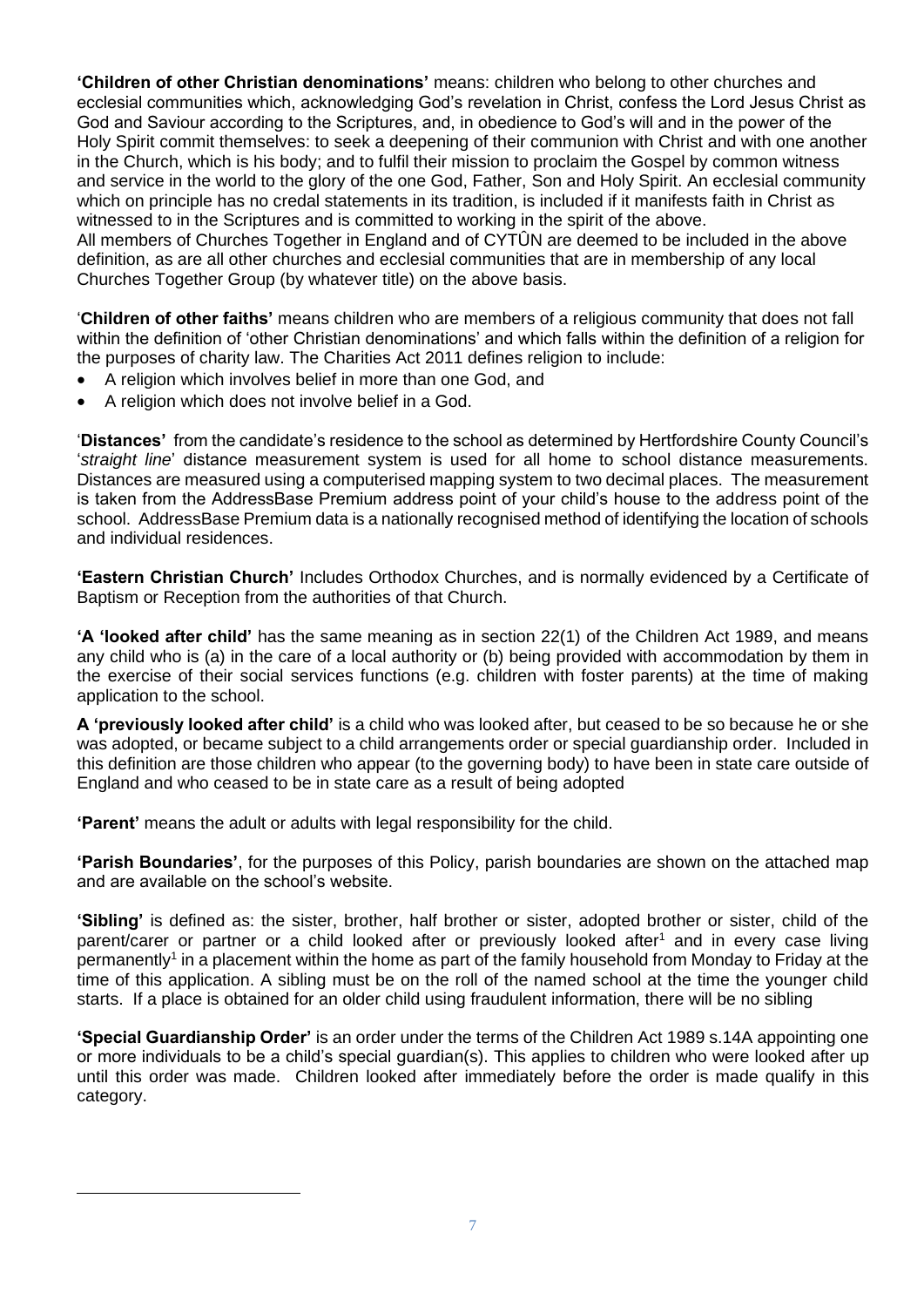# **ST. MARGARET CLITHEROW ROMAN CATHOLIC PRIMARY SCHOOL**



## **APPENDIX 1**

St Hilda's parish boundary, 9 Breakspear, Stevenage, Herts SG2 9SQ



Barnett's Street Plan of Stevenage, Copyright – G.I. Barnett & Son Ltd Licence No. 398861

If you would like to see a larger version of this map, please contact the school office.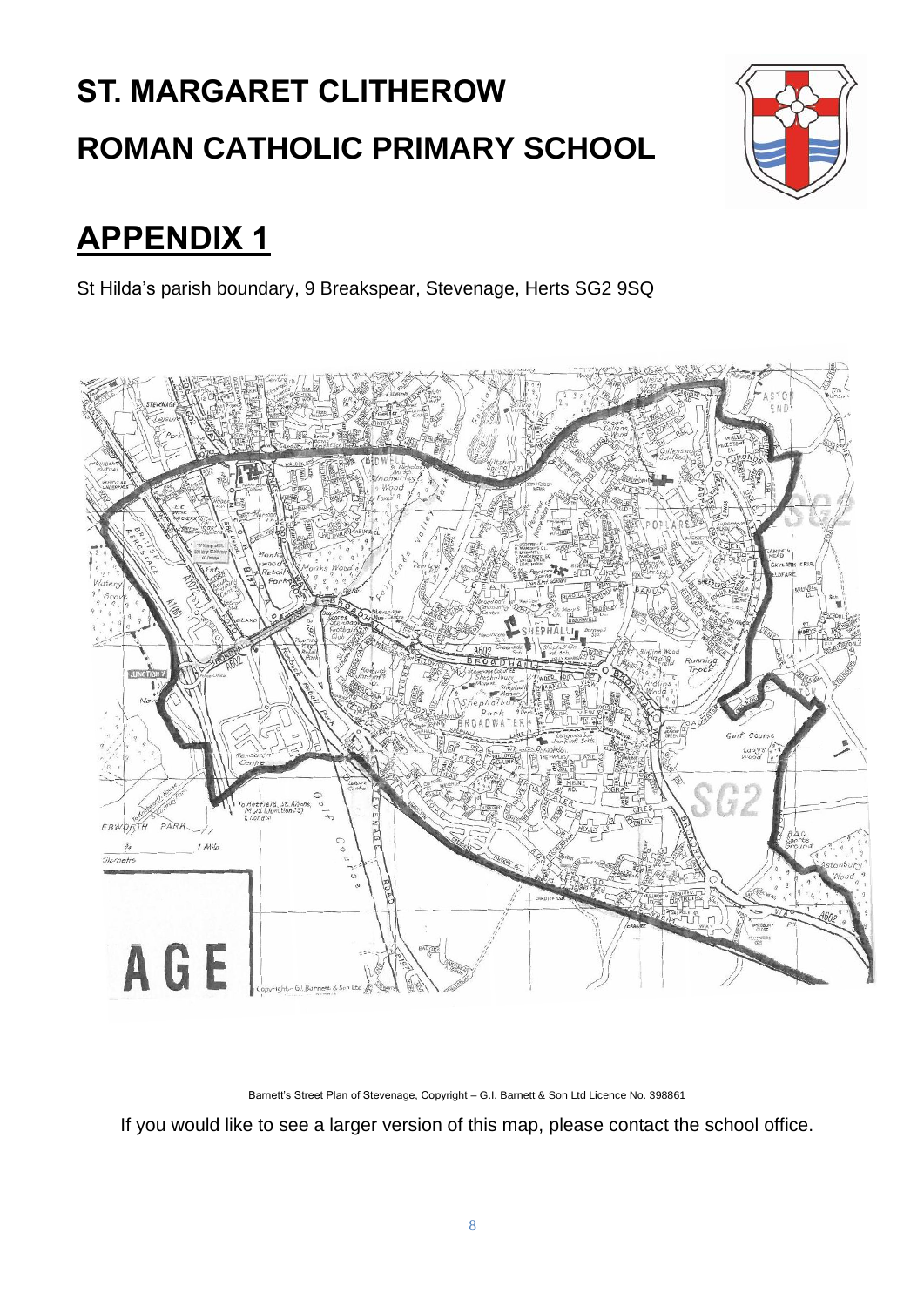### **St Margaret Clitherow RC Primary School**

Monkswood Lane, Stevenage, Hertfordshire SG2 8QJ



## **Diocese of Westminster Catholic Primary Schools School Supplementary Information Form**

**2023/2024**



#### **Child's Details**

| Child's surname:    |           |
|---------------------|-----------|
| Child's first name: |           |
| Home Address:       |           |
|                     | Postcode: |
| Date of Birth:      |           |

#### **Parent/Carer Details**

| Parent's name:                     |  |
|------------------------------------|--|
| Address (if different from above): |  |
| Telephone number:                  |  |

#### **Details of Religion**

| Religion of child:<br>(Please tick)                                                                                                                                                     | Catholic | Other<br>Christian<br>(name of<br>denomination) | Other faith |
|-----------------------------------------------------------------------------------------------------------------------------------------------------------------------------------------|----------|-------------------------------------------------|-------------|
| Catholic Parish you live in:                                                                                                                                                            |          |                                                 |             |
| Church where child was baptised and date of<br>baptism: (baptism certificate required)                                                                                                  |          |                                                 |             |
| Name and position of priest providing Certificate of<br>Catholic Practice or religious leader supplying<br>letter confirming membership of the faith<br>community (where appropriate) : |          |                                                 |             |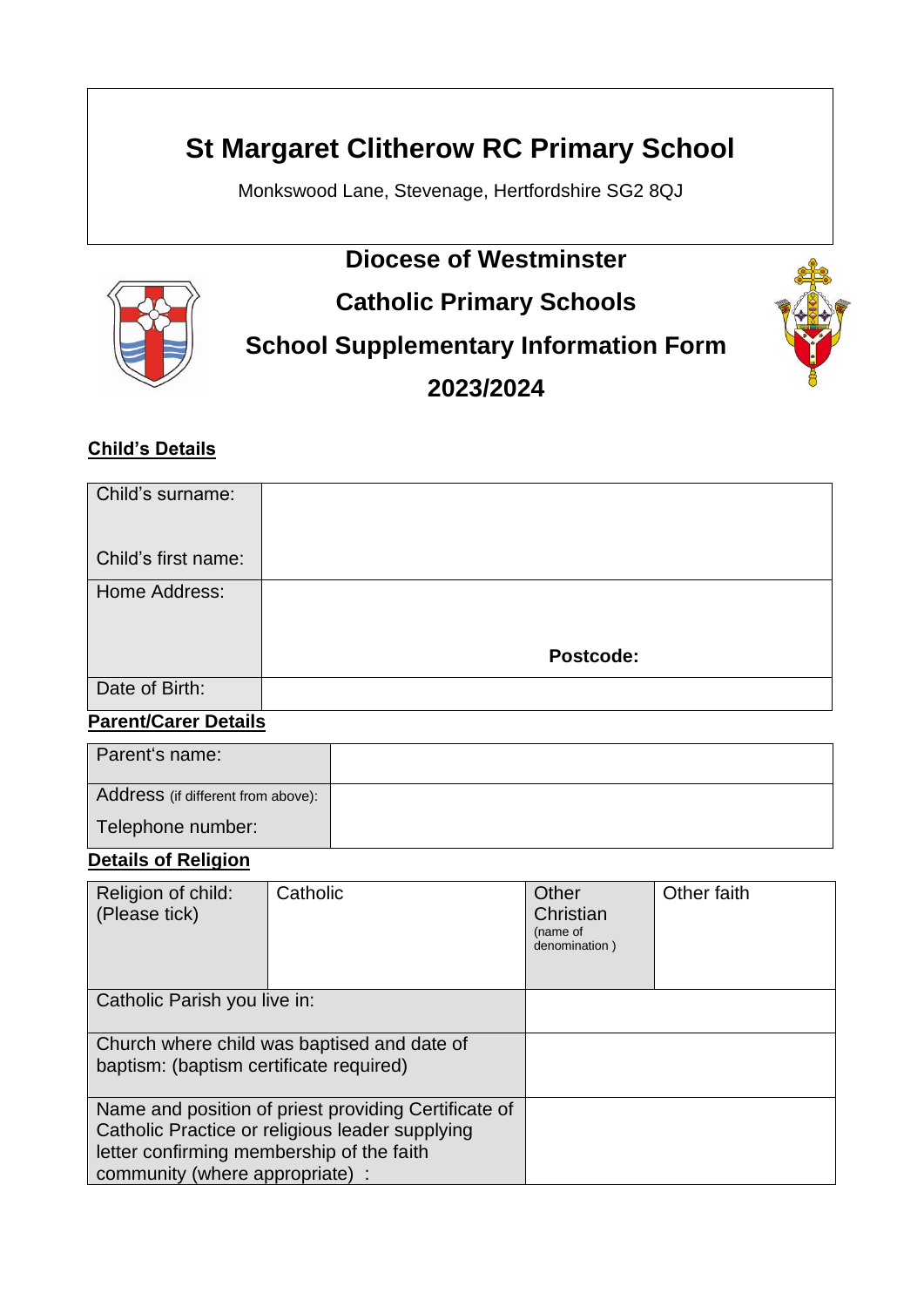**I confirm that I have read and understood the Admissions Policy and that the information I have provided is correct. I understand that I must notify the school immediately if there is any change to these details and that should any information I have given prove to be inaccurate that the governors may withdraw any offer of a place even if the child has already started school.**

Signed……………………………………… Date…..…………………

Please note:

- Where applicable parents can obtain a Certificate of Catholic Practice from your Priest or from the Diocese of Westminster website.
- Applicants from other Christian denominations and other faiths may attach either a certificate of baptism or a letter from their minister or religious leader, confirming membership of that faith community.
- You **must** complete your local authority's Application Form online by the closing date. If you do not do this you will not be offered a place.

*The school is committed to protecting the information provided by parents/carers and using it only for the purpose for which it was obtained. For information on the school's Privacy Notice please see below:*

#### **Checklist**

Have you enclosed:

Copy Baptism Certificate

Certificate of Catholic Practice (where necessary)

**Have you completed** your local authority's Common Application form?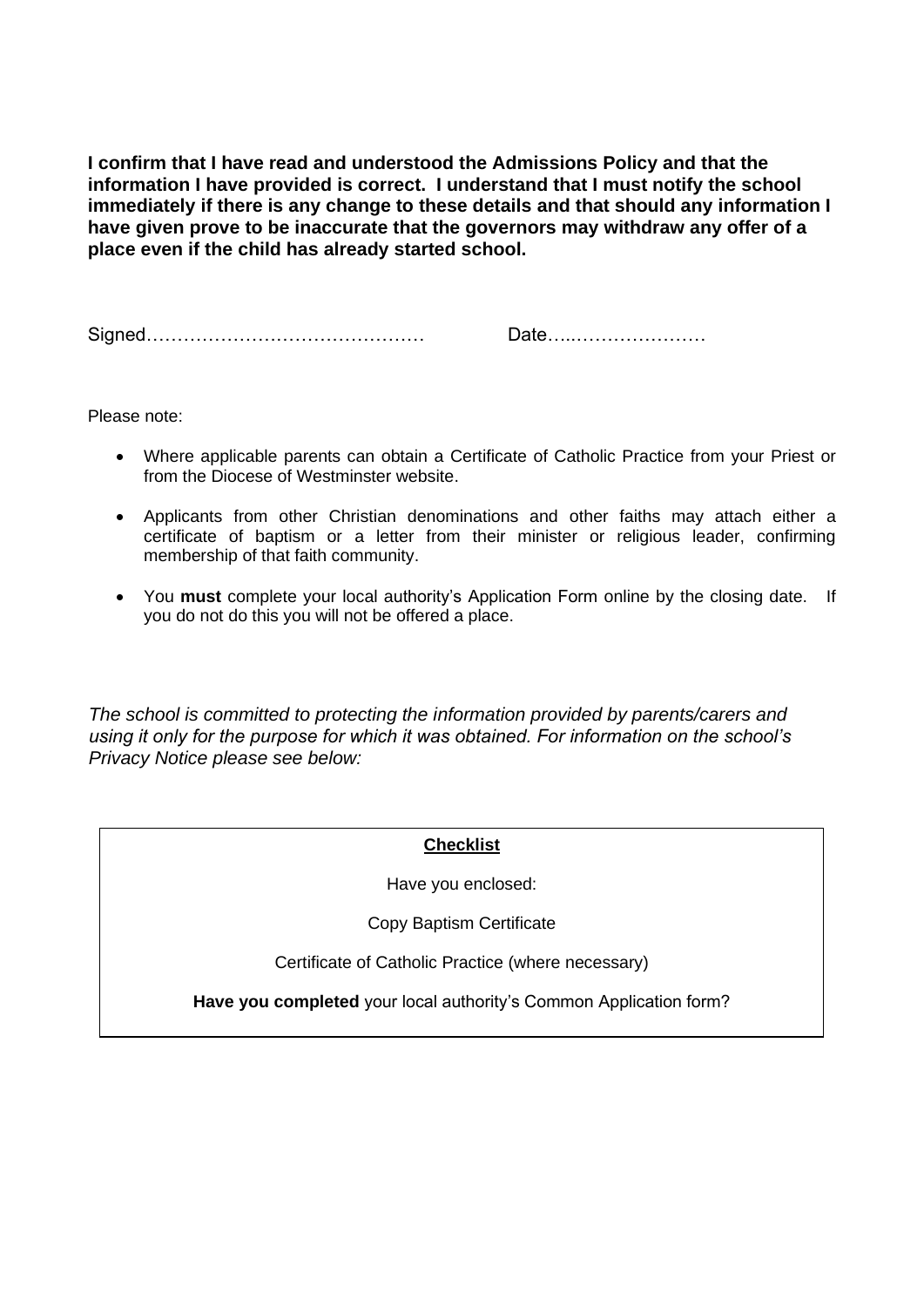#### **ADMISSIONS PRIVACY NOTICE FOR ST. MARGARET CLITHEROW ROMAN CATHOLIC PRIMARY SCHOOL**

St. Margaret Clitherow School is a data controller for the purposes of the Data Protection Act 2018 and is committed to dealing with your information safely and securely. We need to collect and share information in order to fulfil our obligations as an admission authority. We take our responsibility to protect your data seriously and we will use it in accordance with the legal requirements of the Data Protection Act 2018.

We will comply with the School Admissions Code, which has the force of law. In respect of in-year admissions, the Local Authority is the admissions authority for this school. The information you provide to us on your Supplementary Information Form (SIF), any supporting papers or appeal documentation you provide will be used to:

- $\triangleright$  Process your application
- ➢ Consider Admission Appeals

#### **We may also use this data for the following purposes:**

- ➢ Forward planning as part of school budget, forecasting and reorganisation proposals
- $\triangleright$  To assist in the development of policy proposals
- $\triangleright$  For the prevention and/or detection of crime or fraud
- $\triangleright$  For research and statistical purposes when we will ensure that statistics are developed in such a way that individual children cannot be identified

#### **In order to administer admissions to this school the following information may be collected by us**:

- $\triangleright$  Name and date of birth
- $\triangleright$  Address where the child ordinarily lives at the time of application, which will be used for distance calculation purposes
- ➢ Supplementary information i.e. information on religious affiliation and status
- ➢ Parent name and contact details
- ➢ Details of baptism and/or Catholic practice
- ➢ Information on parish of residence.

#### **Agencies we will share the information with:**

- ➢ The Department for Education, to comply with statutory data collections
- ➢ The LA, to verify the information provided so that the admission scheme\process can be accurately administered
- ➢ Admission Appeal panels
- ➢ The Schools Adjudicator, in response to any objections raised
- ➢ In Year Fair Access Panel, where applicable, to enable them to appropriately place complex admissions
- ➢ The Local Government and Social Care Ombudsman, when investigating maladministration of school admissions and admission appeals.

#### **School Retention Policy:**

The information listed above will be retained securely by the school for 8 years, after which it will be destroyed.

#### **For further information please refer to the Privacy Policy on the School website or contact the school office.**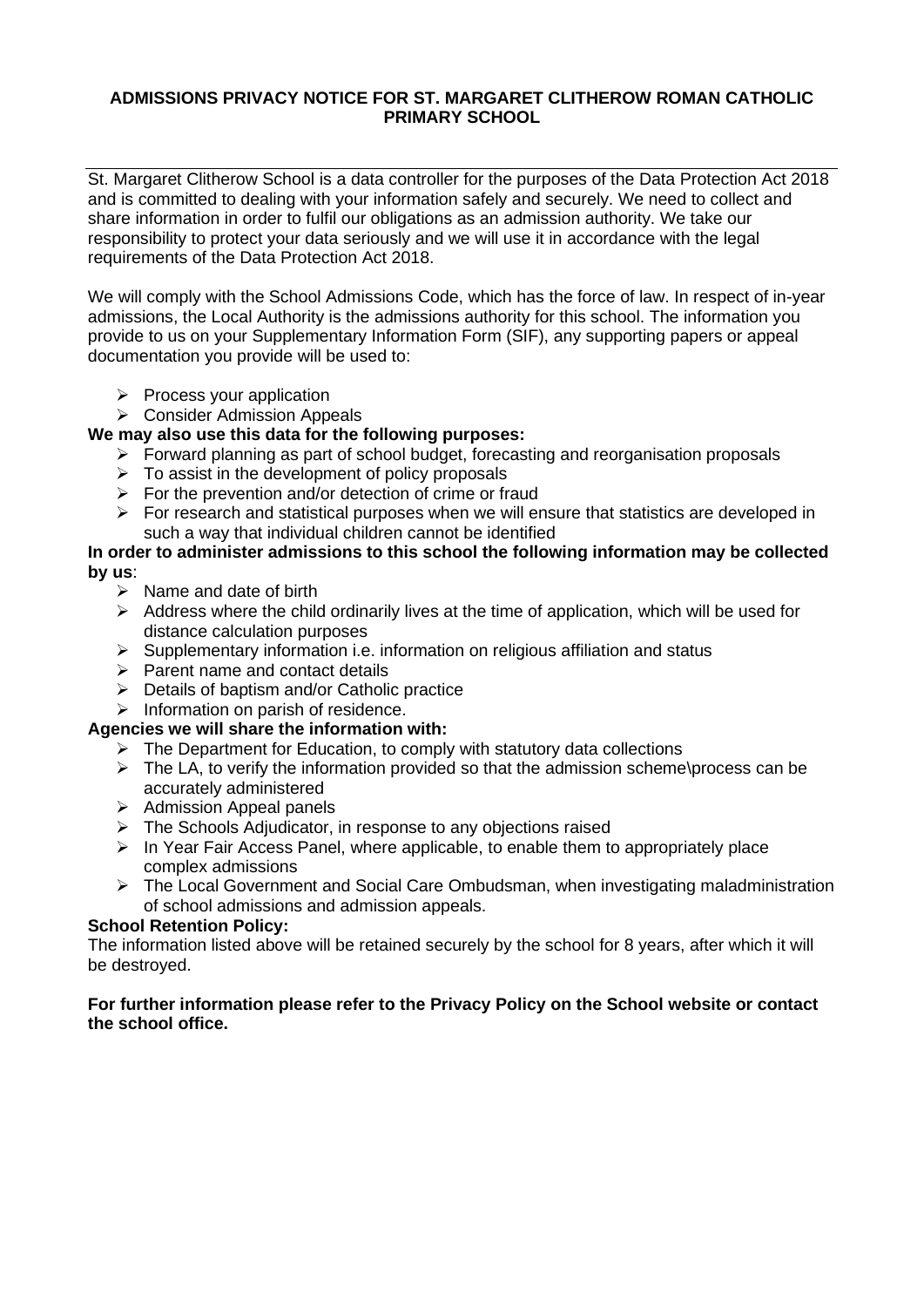**Diocese of Westminster Catholic Primary Schools Supplementary Information Form 2023 – 2024** 

**Continued Interest List** 



### **Name and Address of School**

#### **St Margaret Clitherow RC Primary School**

Monkswood Lane, Stevenage, Hertfordshire SG2 8QJ

#### **Child's Details**

| Child's surname:                                                                       |          |  |                                                 |             |  |
|----------------------------------------------------------------------------------------|----------|--|-------------------------------------------------|-------------|--|
|                                                                                        |          |  |                                                 |             |  |
| Child's first name:                                                                    |          |  |                                                 |             |  |
| Home Address:                                                                          |          |  |                                                 |             |  |
| Postcode:                                                                              |          |  |                                                 |             |  |
| Email address:                                                                         |          |  |                                                 |             |  |
| Date of Birth:                                                                         |          |  |                                                 |             |  |
| <b>Parent/Carer Details</b>                                                            |          |  |                                                 |             |  |
| Parent's name:                                                                         |          |  |                                                 |             |  |
| Address (if different from above):                                                     |          |  |                                                 |             |  |
| Telephone number:                                                                      |          |  |                                                 |             |  |
| <b>Details of Religion</b>                                                             |          |  |                                                 |             |  |
| Religion of child:<br>(Please tick)                                                    | Catholic |  | Other<br>Christian<br>(name of<br>denomination) | Other faith |  |
| Catholic Parish you live in:                                                           |          |  |                                                 |             |  |
| Church where child was baptised and date of<br>baptism: (baptism certificate required) |          |  |                                                 |             |  |

| Name and position of priest or religious leader |  |
|-------------------------------------------------|--|
| supplying reference (where appropriate) :       |  |